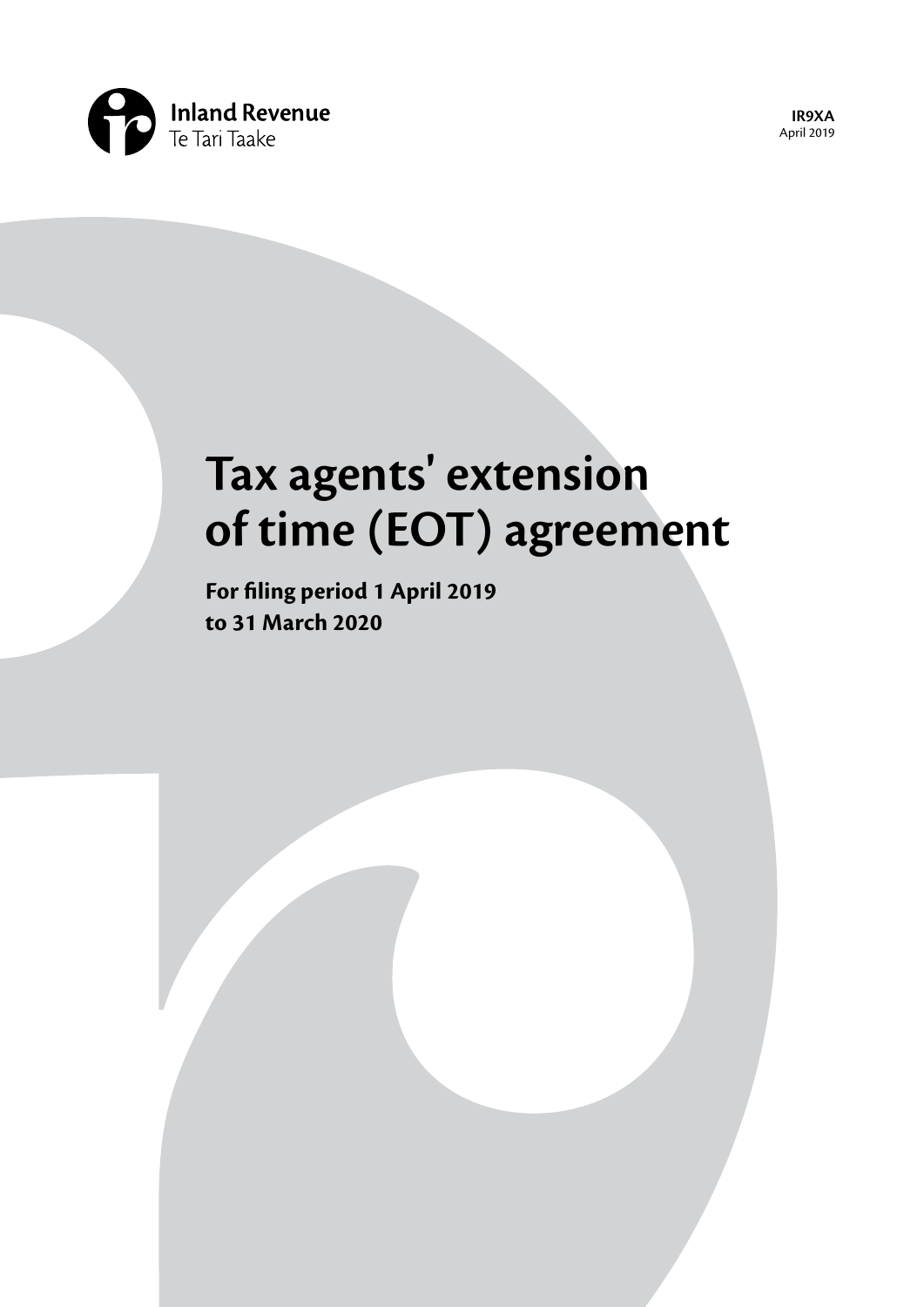# **Contents**

# **Extension of time (EOT) arrangements for 2019 returns**

| Introduction                                                     | 3 |
|------------------------------------------------------------------|---|
| Why have an EOT?                                                 | 3 |
| EOT filing guidelines and dates                                  | 3 |
| Interim guideline dates                                          | 3 |
| Negotiated personal guidelines - genuine reasons                 | 3 |
| Linking and EOT                                                  | 4 |
| Two or more returns outstanding                                  | 4 |
| Requesting information to file returns                           | 4 |
| Deferred status for clients with exceptional circumstances       | 4 |
| Late provision of information (L letter)                         | 4 |
| Request to withdraw a client's EOT                               | 4 |
| Returns outstanding after 31 March 2020                          | 4 |
| Request to reinstate a client's withdrawn or returns overdue EOT | 5 |
| Filing performance as at 31 March 2020                           | 5 |
| Withdrawing a tax agent's EOT                                    | 5 |
| Reinstating a tax agent's EOT                                    | 5 |
| List of tax agents                                               | 5 |
| Reports                                                          | 6 |
| Copy of the "L letter"                                           | 7 |
| Legislation relating to EOT                                      | 8 |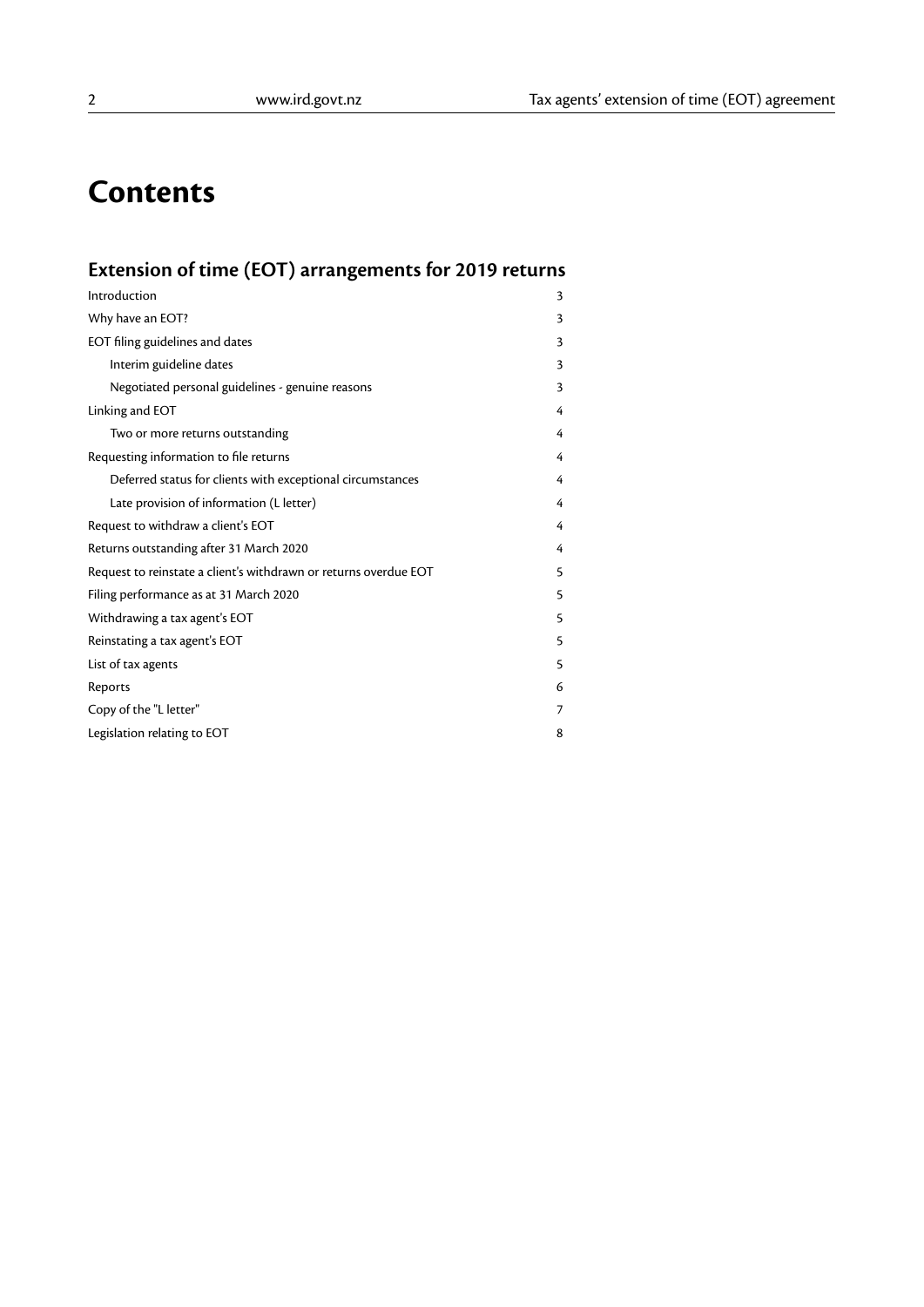# **Extension of time (EOT) arrangements for 2019 returns**

# **Introduction**

Legislation extends the time tax agents have to file their clients' tax returns up to 31 March each year.

The extension of time (EOT) agreement sets out the guidelines for the percentage of returns to be filed by certain dates throughout the year.

It makes provisions for excluding clients from the 31 March target percentage if they're late providing you with the information necessary to file a return.

It also allows for special arrangements where a client's return is affected by exceptional circumstances.

Chartered Accountants Australia and New Zealand (CA ANZ), and Inland Revenue annually negotiate the administrative details of applying an automatic EOT to agents.

This agreement is applied by Inland Revenue to all tax agents, whether or not they're members of CA ANZ.

# **Why have an EOT?**

Legislation requires income tax returns to be filed by 7 July each year. However, the Commissioner can give the clients of tax agents an extension of time to file income tax returns up to, but not beyond, 31 March of the following year. Refer to page 8 for legal references.

Realistically tax agents couldn't prepare all returns by 7 July, so the EOT agreement lets:

- tax agents spread return filing over a year rather than in one peak period
- Inland Revenue maintain an even flow of tax returns over a 12-month window and ensure no work is carried over to the next filing year.

# **EOT filing guidelines and dates**

Interim dates are provided each year as a guideline to help you meet the requirement to file 100% of your clients' returns by 31 March. If some returns can't be filed by 31 March 2020 this agreement sets out how these will be managed.

As well as a guide to file 100% of returns by 31 March, interim dates also help us manage the processing of the returns filed.

If you fail to file 90% of returns as at 31 March, we'll issue a caution. Your EOT arrangement may then be supervised by your account manager for the following filing year.

#### **Interim guideline dates**

If you haven't negotiated personal dates, the following interim dates apply as your guidelines:

- 40% of clients' returns filed by the second Friday in September 2019
- 60% of clients' returns filed by the second Friday in November 2019
- 80% of clients' returns filed by the second Friday in February 2020.

These dates are to help you meet the required:

• 100% of clients' returns filed by 31 March 2020.

We'll send you a letter to remind you of your filing requirements and your current filing % before each interim date. If you use myIR the letter will be sent as an electronic document to all Owner and Administrator web logons.

#### **Negotiated personal guidelines - genuine reasons**

If you failed to file at least 90% of 2018 returns as at 31 March 2019 you would have received a caution and your account manager may be supervising your EOT arrangement for the filing of 2019 returns.

This may include negotiating interim guidelines that better suit your business, but still with the requirement to file 100% by 31 March 2020.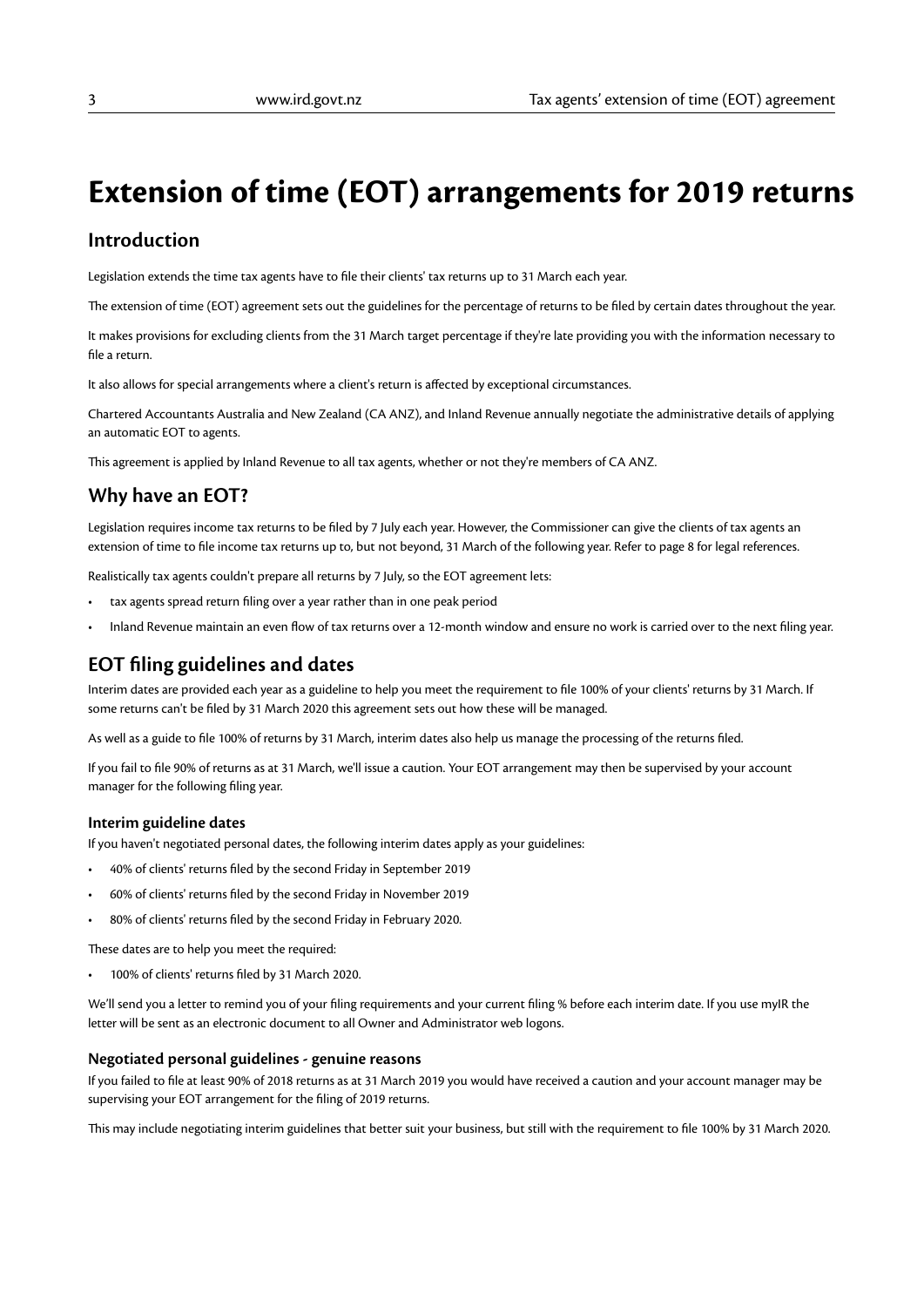# **Linking and EOT**

When you link a new client you'll automatically be given an EOT unless the client has two or more returns outstanding.

#### **Two or more returns outstanding**

New clients with two or more returns unfiled at the time of linking (Returns overdue EOT) won't be entitled to an automatic EOT for the current year.

If you take on a client and find they have returns outstanding for two or more years, there are two alternatives:

- 1. If the returns identified aren't required to be filed, call the tax agents' line.
- 2. You or the client may apply for an individual EOT arrangement under section 37(3) of the Tax Administration Act 1994.

# **Requesting information to file returns**

Inland Revenue and CA ANZ agreed on the following process to help tax agents obtain information so they're able to file a return for their client.

#### **Deferred status for clients with exceptional circumstances**

We can't give an EOT beyond 31 March because we're constrained by legislation. However, in some circumstances clients can't file their returns by 31 March through no fault of their own. In these situations you can apply for deferred status in myIR (under the Tax preparer tab) and we'll change the client's EOT status to Deferred if they have an EOT status of:

- Granted, or
- Letter issued (L letter requesting information) for the current year.

After 31 March, these clients will automatically be restored to the agent's client list for filing their 2020 returns.

The deferred status request is only available in myIR between 1 August and 20 March the following year. It is not available to Restricted user web logons. Owner and Administrator web logons can apply for any client that meets the criteria, but Users must have the client's income tax account in their workspace.

#### **Late provision of information (L letter)**

If a client has an EOT and is late providing you with all the necessary information to complete their returns, you can issue a reminder letter in myIR (under the Tax preparer tab) or by calling our 0800 tax agents' self-service line (0800 456 678).

You can now issue an L letter for clients with an overseas address.

#### **Note**

The letter is issued in the name of Inland Revenue. It won't be attributed to you or your agency and can't be used for clients who don't have an EOT. It reminds clients they haven't provided their tax agent with enough information to file a return. A copy of the L letter is on page 7.

The L letter is only available in myIR and on the tax agents' self-service line between 1 August and 14 February the following year.

# **Request to withdraw a client's EOT**

You can request the withdrawal of a particular client's EOT at any time by writing to your account manager or calling the tax agents' line.

# **Returns outstanding after 31 March 2020**

Any 2019 tax returns outstanding after 31 March 2020 will be subject to enforcement action. We'll automatically withdraw your EOT for the client's 2020 tax return. To prevent any misunderstandings over actions we may take for overdue returns we'll maintain open communications with you. If you haven't filed 100% of your returns by 31 March, and we haven't heard from you, we'll contact the client direct to discuss their outstanding return.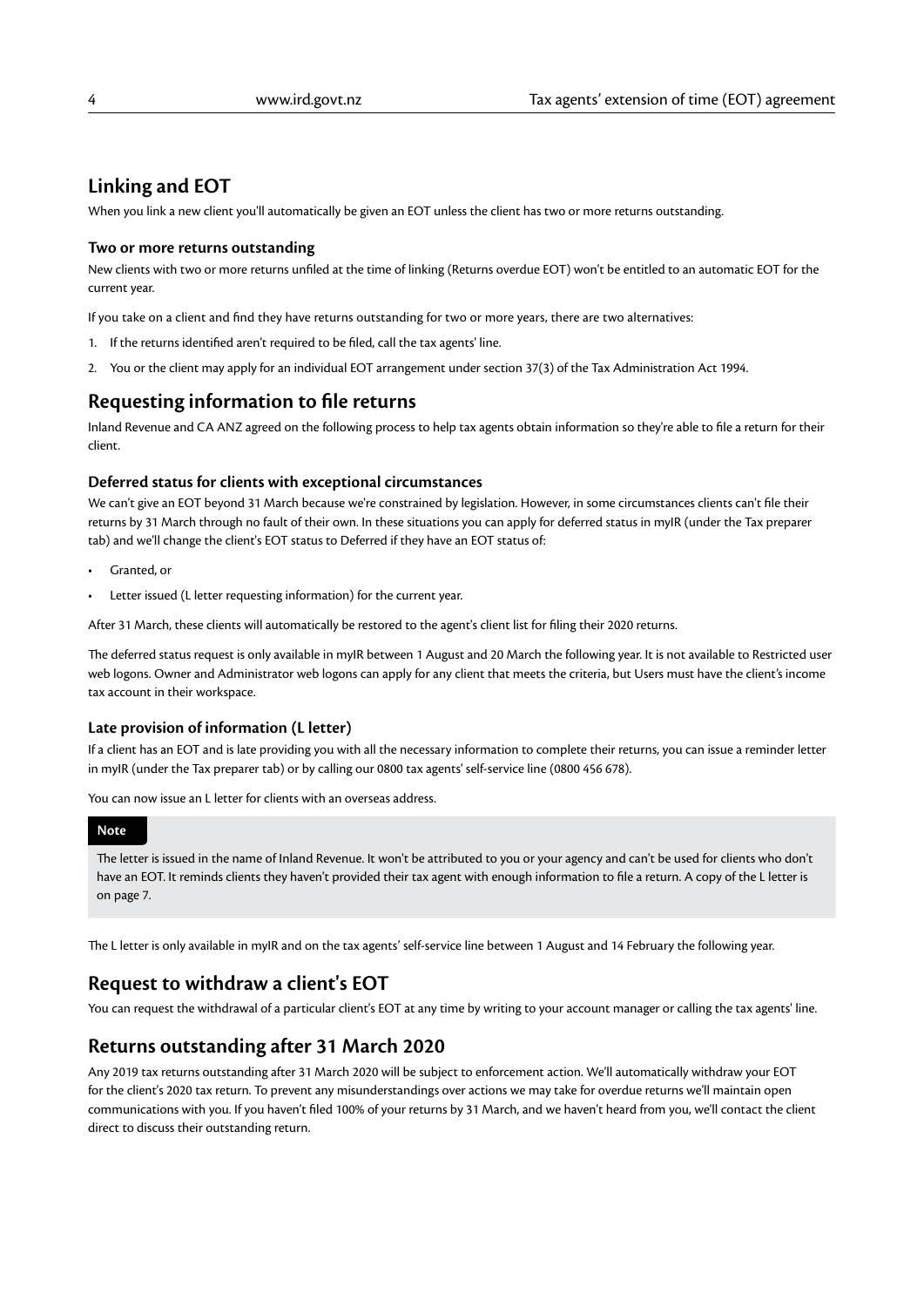### **Request to reinstate a client's withdrawn or returns overdue EOT**

A withdrawn or returns overdue EOT may be reinstated for your client for the 2020 filing year if:

- the 2019 return and current outstanding 2018 return are filed before a late filing penalty is applied to the 2019 return, or
- it's unrealistic to expect the client to file their 2019 return before a late filing penalty is applied. Approval for reinstatement of the client's EOT may be negotiated provided:
	- the reasons for not filing the 2018 return by 31 March 2019 have been reviewed, and
	- where possible remedied, and
	- the agent has given us a written undertaking that their client's 2019 return will be filed by 31 March 2020.

Where a written guarantee can't be provided, an individual extension of time may be negotiated.

If you want to apply for an EOT reinstatement please contact us before any late filing penalty is charged on the 2019 tax return.

#### **Filing performance as at 31 March 2020**

If you've filed less than 100% of your client's returns by 31 March 2020 we'll take the following actions.

Where your performance is:

- 98% or better, we'll send you a letter of achievement and encouragement towards the ultimate goal of 100%
- less than 90%, we'll send you a caution and may supervise the EOT arrangement for your 2020-21 return filing year
- less than 90% as at 31 March 2019 and less than 90% as at 31 March 2020, we'll consult with you and may withdraw your EOT.

### **Withdrawing a tax agent's EOT**

If your performance was less than 90% as at 31 March 2019, we may withdraw your EOT if your filing is below 90% as at 31 March 2020. This won't be done without first issuing a notice in writing that we're considering withdrawing the EOT and inviting you to discuss your circumstances with your account manager or Inland Revenue manager.

# **Reinstating a tax agent's EOT**

If your EOT is withdrawn it won't be reinstated before the end of the 2020-21 filing year.

Any reinstatement of your EOT is at the discretion of the account manager and will be based on your past and present filing performance.

An EOT can't be reinstated before the next filing year.

#### **List of tax agents**

We may remove you or your agency from our list if the Commissioner is satisfied that continuing to list you as a tax agent would adversely affect the integrity of the tax system and/or you're not eligible to be a tax agent (after a thorough review).

For more information go to **www.ird.govt.nz/taxagents**/**maintain**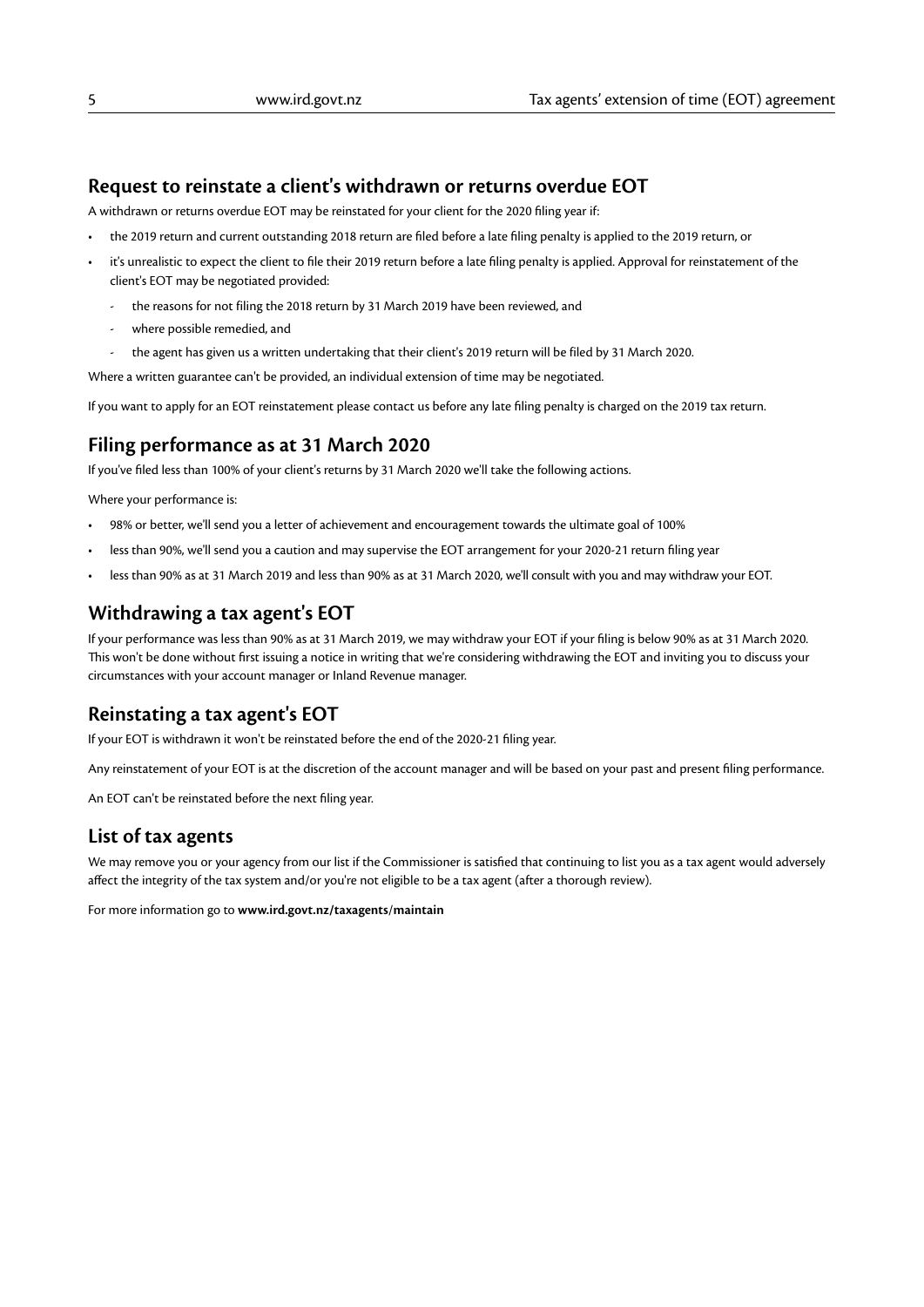### **Reports**

You can generate different reports in myIR to help you manage your return filing. These are available to be accessed in myIR at any time by Owner and Administrator web logons.

All the reports indicate:

- the period covered
- the date produced
- your agency's IRD number and name.

#### **Client list report**

This report provides an overview of the clients currently in the relevant client list who are linked to your agency. The overview includes:

- client IRD numbers, names and entity types
- what account types you are linked to for each client
- the current EOT status for each client
- the provisional tax method if your clients pay provisional tax
- your clients' account balances, and
- the number of any outstanding returns by account type.

It can be run in myIR and exported to excel.

#### **Agency activity report**

This report provides an overview of changes made to your clients. The report includes:

- linking and delinking requests
- EOT status changes
- transfer requests
- bank account changes
- refund redirect changes
- accounts not in your workspace, and
- accounts no one has subscribed to notifications for.

It can be run in myIR for up to six months of data at a time and exported to excel.

#### **EOT dashboard**

myIR now provides a lot of information that was previously in our reports. In myIR you'll be able to view:

- your agency's filing performance (you can also view the performance breakdown for your client lists), and
- how many clients have had an L letter issued or have Deferred status.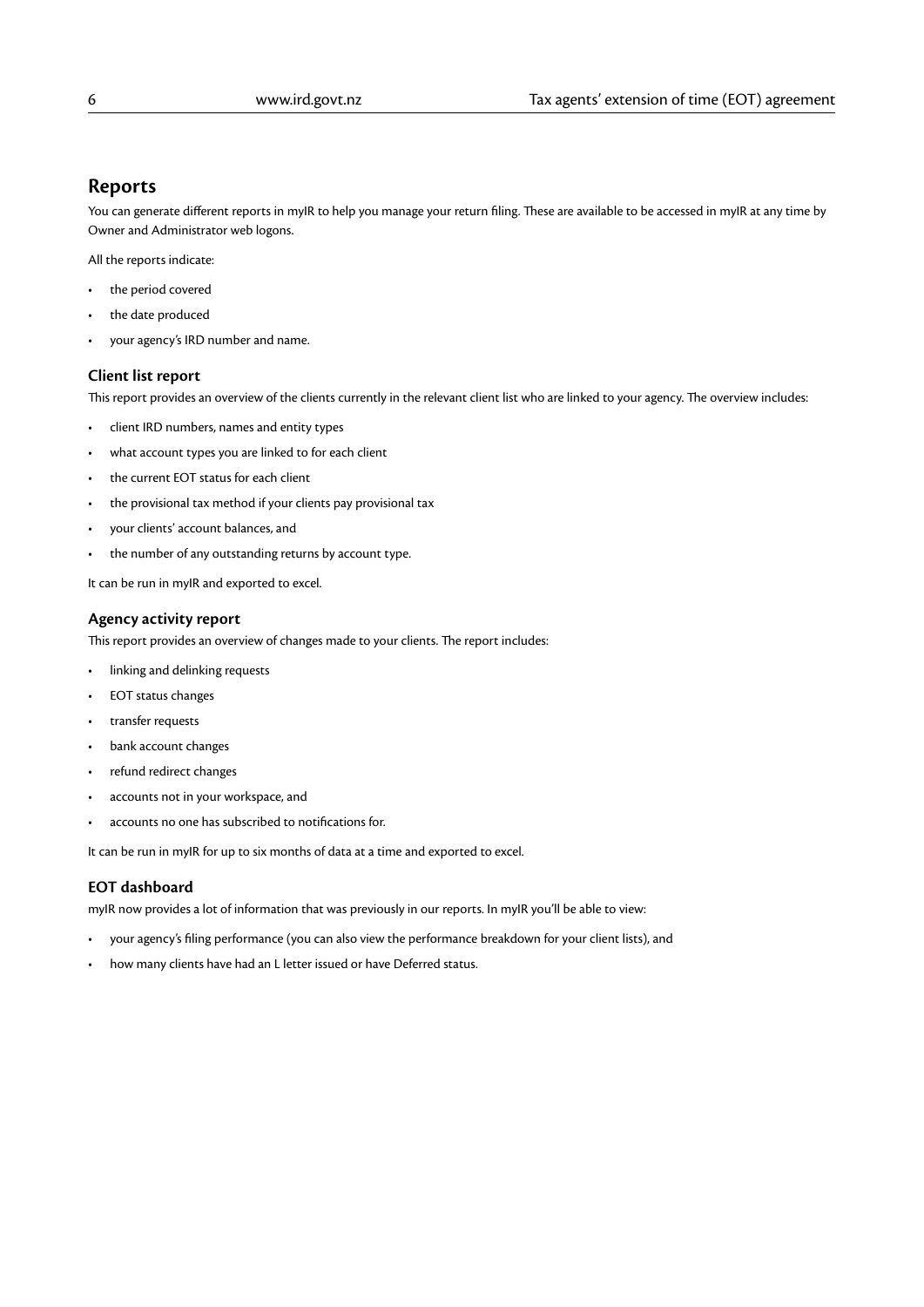# **Copy of the "L letter"**

| <b>Inland Revenue</b>                                                                                                     | www.ird.govt.nz                                                                                                                                                                |
|---------------------------------------------------------------------------------------------------------------------------|--------------------------------------------------------------------------------------------------------------------------------------------------------------------------------|
|                                                                                                                           | IRD number<br>Reference<br>Issued                                                                                                                                              |
| Dear                                                                                                                      | Income tax return for the year ending 31 March _                                                                                                                               |
| Your tax agent requires information to file this return                                                                   |                                                                                                                                                                                |
|                                                                                                                           | Your income tax return for the year ending 31 March _____ is due 31 March _____.                                                                                               |
| What you need to do<br>possible.                                                                                          | You need to provide the information required to file this return to _____ as soon as                                                                                           |
| If your return isn't filed on time<br>could result in:                                                                    | If your tax agent doesn't get the information they need to file your return on time, it                                                                                        |
| a late filing penalty charged to your account<br>$\bullet$<br>your account<br>returns<br>prosecution for failing to file. | a default assessment (estimate of your tax liability) being added to<br>• withdrawal of your extension of time for filing future income tax                                    |
| Your responsibilities                                                                                                     |                                                                                                                                                                                |
| information to them.                                                                                                      | Even though you have a tax agent, it's your responsibility to make sure your return is<br>filed by 31 March ______. Contact your tax agent to discuss when you'll provide your |
| anything further.                                                                                                         | If you've recently given your agent all the information they need, you don't need to do                                                                                        |
| Talk to your tax agent about future returns<br>returns on time.                                                           | Find out when you need to provide the required information to file your income tax                                                                                             |
|                                                                                                                           |                                                                                                                                                                                |